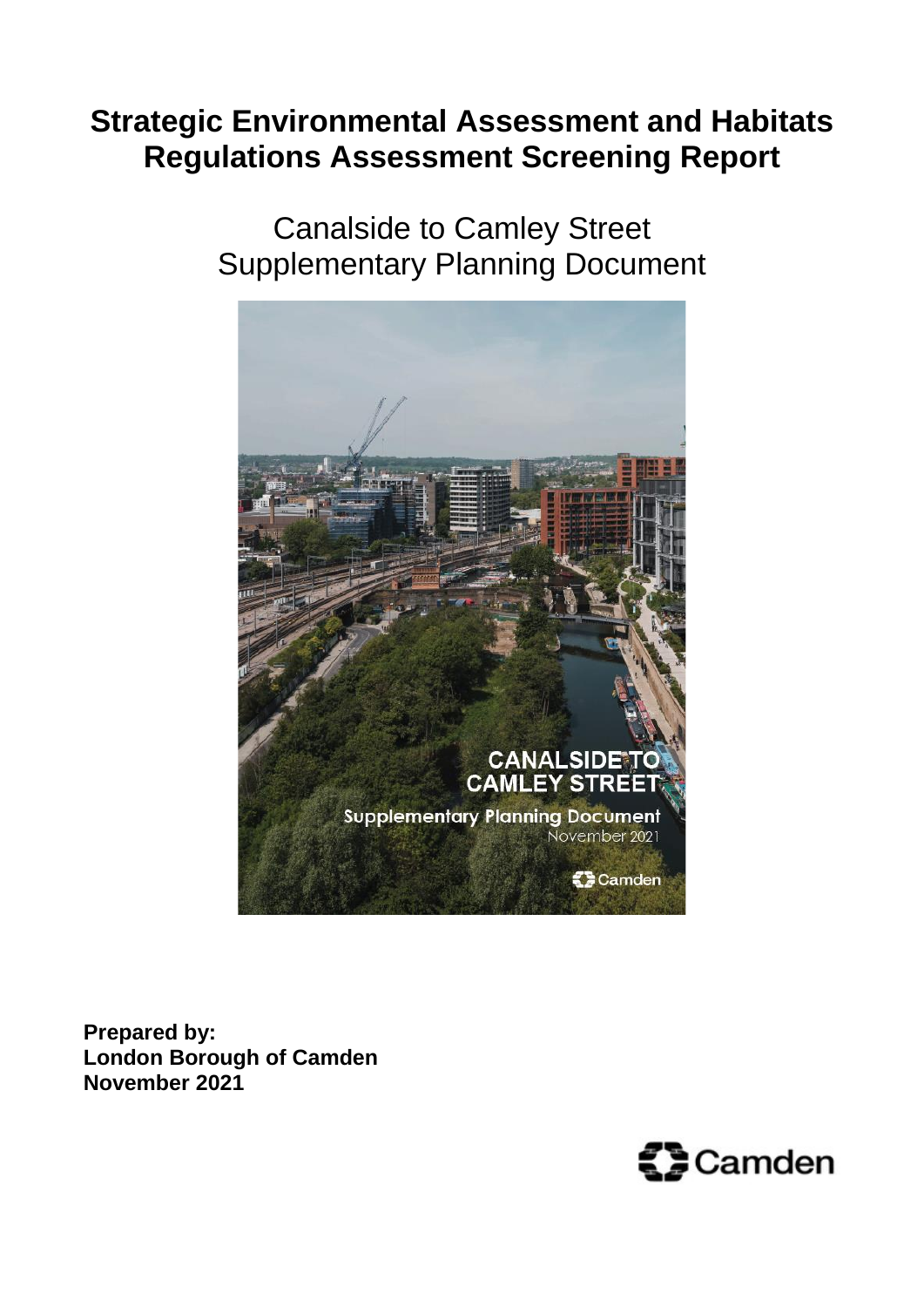# **Contents**

- 1.0 Introduction
- 2.0 Legal Framework
- 3.0 Purpose, priorities and objectives of the SPD
- 4.0 Strategic Environmental Assessment (SEA)
- 5.0 Habitats Regulation Assessment (HRA)
- 6.0 SEA and HRA Screening Conclusions
- 7.0 Consultation with relevant bodies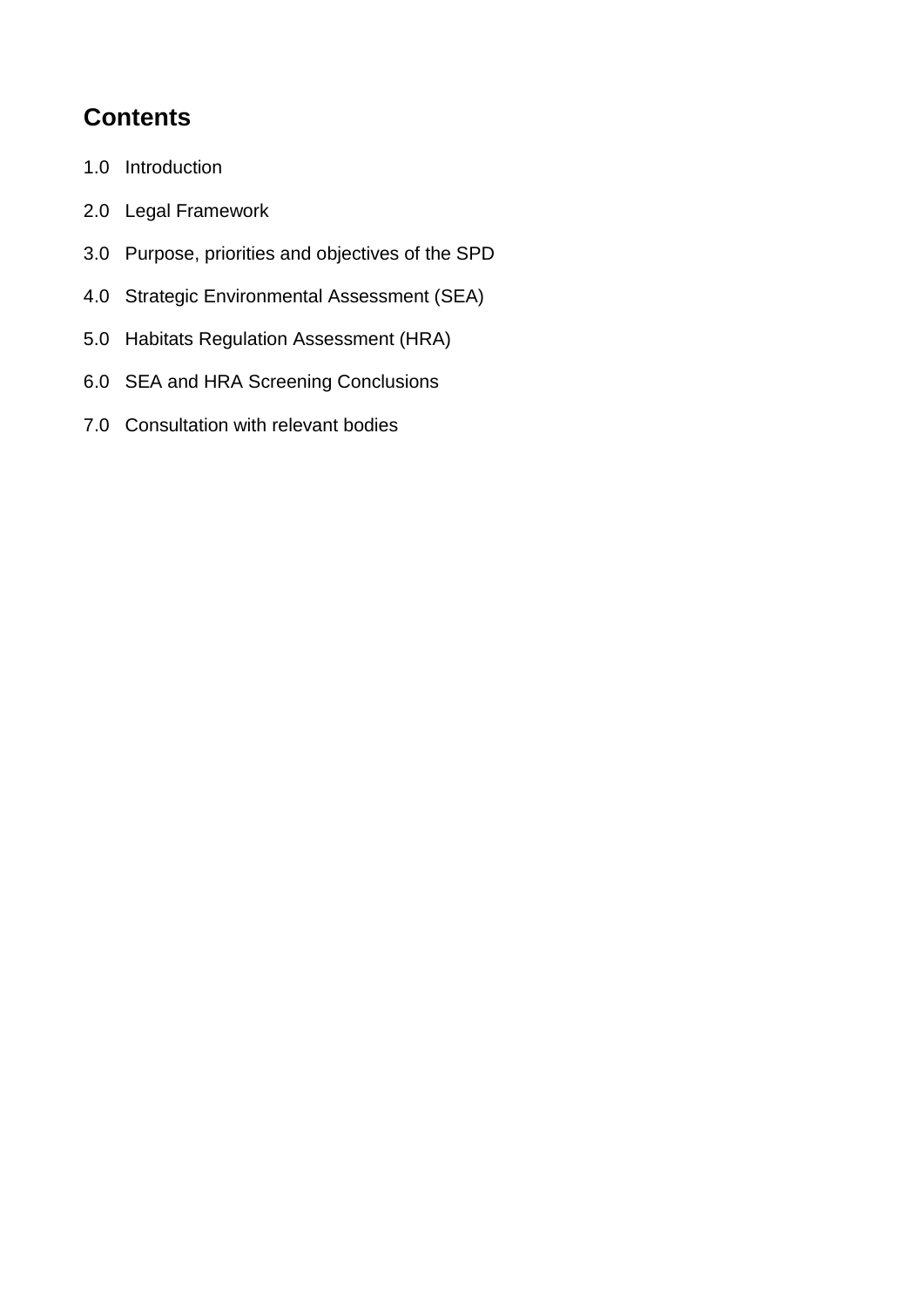## **1.0 Introduction**

1.1 This screening report was prepared to consider whether the "Canalside to Camley Street" Supplementary Planning Document (SPD) should be subject of Strategic Environmental Assessment (SEA) and Habitats Regulations Assessment (HRA) in accordance with the related national legislation and regulations.

1.2 The report outlines the legislative and policy framework for the respective screening regimes, before considering whether significant environmental effects are likely to arise through the SPD that would require more detailed assessments.

1.3 The draft SPD was subject to public consultation from  $16<sup>th</sup>$  July – 25<sup>th</sup> September 2020 and is intended to establish some key objectives and principles to guide future development and related improvements in the area covered. The nature and level of guidance is intended to support and complement other adopted and emerging development plan documents and policies, which have undergone (or are undergoing) equivalent and more detailed assessments: 1

- Camden Local Plan (adopted July 2017)
- Camden Site Allocations Plan (adopted September 2013)
- Camley Street Neighbourhood Plan (adopted("made") in September 2021)
- New Camden Site Allocations Plan (initial consultation on the draft plan took place in February-March 2020)

1.4 In accordance with the SEA and HRA Regulations a screening assessment report and its conclusions were subject to consultation with the relevant statutory bodies; the Environment Agency, Historic England and Natural England.

### **2.0 Legal Framework**

#### **Strategic Environmental Assessment**

2.1 SEA is a procedure that evolved in accordance with European Directive 2001/42/EC (the SEA Directive) "on the assessment of the effects of certain plans and programmes on the environment". The SEA Directive aimed to ensure a high level of protection for the environment and to integrate environmental considerations into the preparation of plans.

2.2 This was transposed into legislation by the Environmental Assessment of Plans and Programmes Regulations 2004 (the SEA Regulations), which requires the formal environmental assessment of certain plans and programmes if they are determined to be likely to have significant effects on the environment.

2.3 The National Planning Policy Framework (NPPF) defines an SPD as a document which adds further detail to the policies in the development plan (which encompasses the London Plan, Local Plans and Neighbourhood Plans) and can be used to provide further guidance for development on specific sites, or on particular issues, such as design.

2.4 National Planning Practice Guidance states that whilst SPD do not require Sustainability Appraisal(SA)<sup>2</sup> they may *in exceptional circumstances* (our emphasis) require a SEA if they are assessed to be likely to have significant environmental effects that have not already have been assessed during the preparation of the relevant strategic policies.<sup>3</sup> The guidance goes on to state

<sup>3</sup> [Strategic Environmental Assessment](https://www.gov.uk/guidance/strategic-environmental-assessment-and-sustainability-appraisal)

 $\overline{\phantom{a}}$ 

<sup>1</sup> Where any required Sustainability Appraisals undertaken on these other plans will also incorporate the SEA requirements of the [Environmental Assessment of Plans and Programmes Regulations 2004](http://www.legislation.gov.uk/uksi/2004/1633/contents/made)

<sup>&</sup>lt;sup>2</sup> The Town and Country Planning (Local Development) (England) (Amendment) Regulations 2009 removed the duty to produce a sustainability appraisal report for Local Development Documents other than Development Plan Documents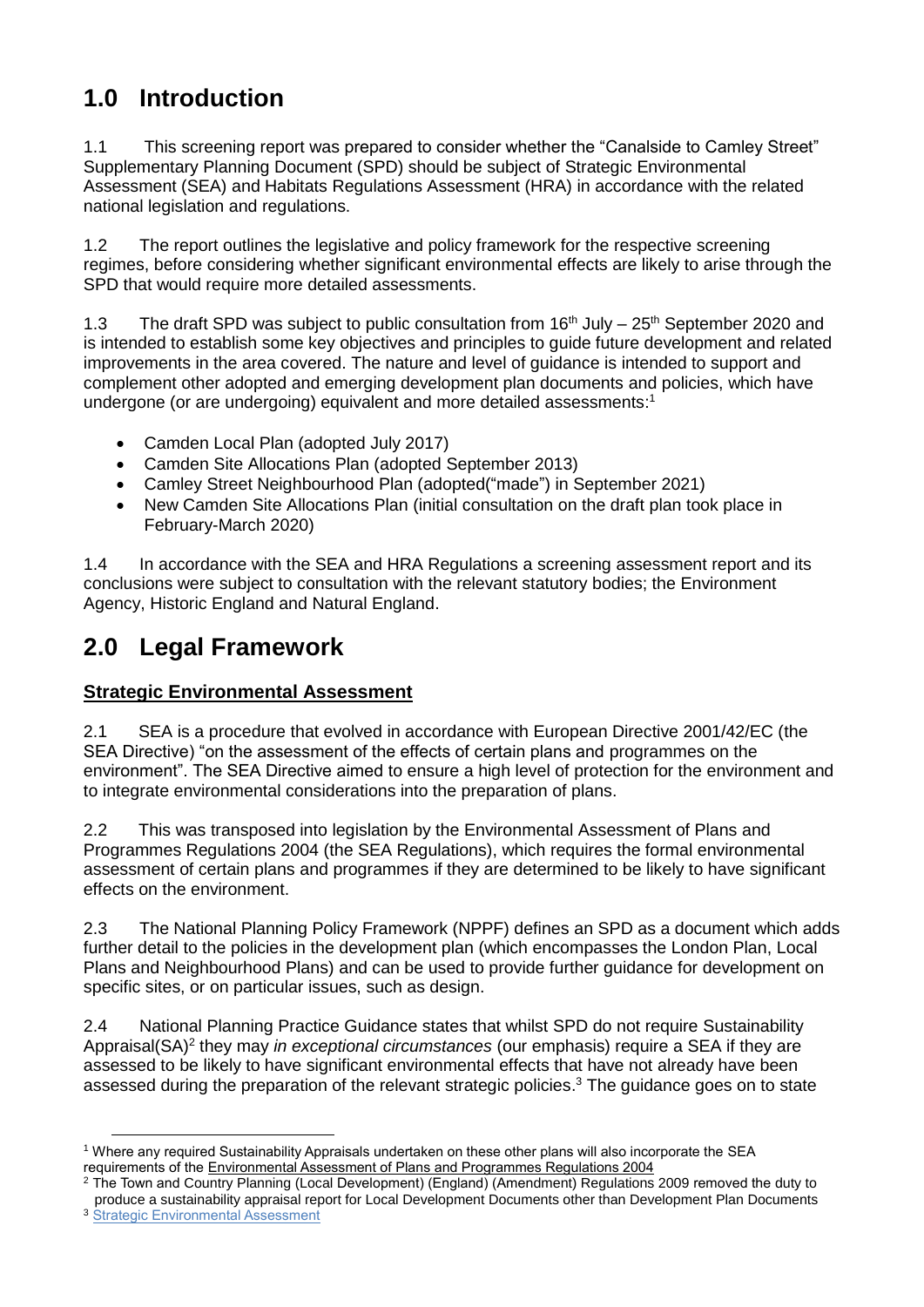SEA is unlikely to be required where a SPD deals only with a small area at a local level, unless it is considered that there are likely to be significant environmental effects. 4

2.5 In order to determine whether significant environment effects are likely, the local planning authority as "the responsible authority" need to take the criteria specified in Schedule 1 to the SEA Regulations<sup>5</sup> into account (reflecting Annex II of the SEA Directive) and consult the relevant bodies.

2.6 The outcome of Camden's SEA screening process and the relevant body responses is detailed further in this report.

#### **Habitat Regulation Assessment (HRA)**

2.7 HRA relates to the procedures that originally evolved in accordance with European Directive (92/43/EEC) (the HRA Directive) to assess the possible impacts of a plan or project on designated European Sites of international nature conservation importance, that are protected for the benefit of the habitats and species they support, before deciding whether to undertake, permit or authorise them.

2.8 The Directive was transposed into legislation by the Conservation of Habitats and Species Regulations 2017 (as amended)( the HRA Regulations). These have since been amended by the Conservation of Habitats and Species (Amendment) (EU Exit) Regulations 2019, which became operable on 1<sup>st</sup> January 2021<sup>6</sup>.

2.9 The designated European Sites included Special Areas of Conservation (SAC) relating to habitats and Special Protection Areas (SPA) relating to birds. Although not covered by the HRA Regulations, Ramsar sites (which are designated wetland sites of international importance) have previously been treated in the same way as designated European Sites. Collectively these were known as internationally designated sites (and assessments also extend to potential new sites) and formed part of the EU's "Natura 2000" ecological network.

2.10 As a result of the EU Exit Regulations amendments, SACs and SPAs in the UK no longer form part of the Natura 2000 network and the 2019 Regulations create what is now termed the "national site network". For the purposes of HRA, these sites are referred to as "habitats sites" in the National Planning Policy Framework and defined as any site included within the definition at regulation 8 of the HRA Regulations. Ramsar sites do not form part of the national network, but still remain protected in the same way as SACs and SPAs.

2.11 Government guidance states that "*all plans and projects (including planning applications) which are not directly connected with, or necessary for, the conservation management of a habitat site, require consideration of whether the plan or project is likely to have significant effects on that site. This consideration – typically referred to as the 'Habitats Regulations Assessment screening' – should take into account the potential effects both of the plan/project itself and in combination with other plans or projects."*

2.12 The Council as "the competent authority" consulted Natural England on the initial screening prior to the 2019 regulations coming into affect and must have regard to any representations that Natural England made and may agree to the plan or project only after ascertaining that it will not adversely affect the integrity of relevant habitats sites.

2.13 The outcome of Camden's HRA screening process is detailed further in this report.

<sup>6</sup> [https://www.gov.uk/government/publications/changes-to-the-habitats-regulations-2017/changes-to-the-habitats](https://www.gov.uk/government/publications/changes-to-the-habitats-regulations-2017/changes-to-the-habitats-regulations-2017)[regulations-2017](https://www.gov.uk/government/publications/changes-to-the-habitats-regulations-2017/changes-to-the-habitats-regulations-2017)

 $\overline{\phantom{a}}$ <sup>4</sup> [Regulation 5\(6\) of the Environmental Assessment of Plans and Programmes Regulations 2004](http://www.legislation.gov.uk/uksi/2004/1633/regulation/5/made)

<sup>5</sup> [Schedule 1 to the Environmental Assessment of Plans and Programmes Regulations 2004](http://www.legislation.gov.uk/uksi/2004/1633/schedule/1/made)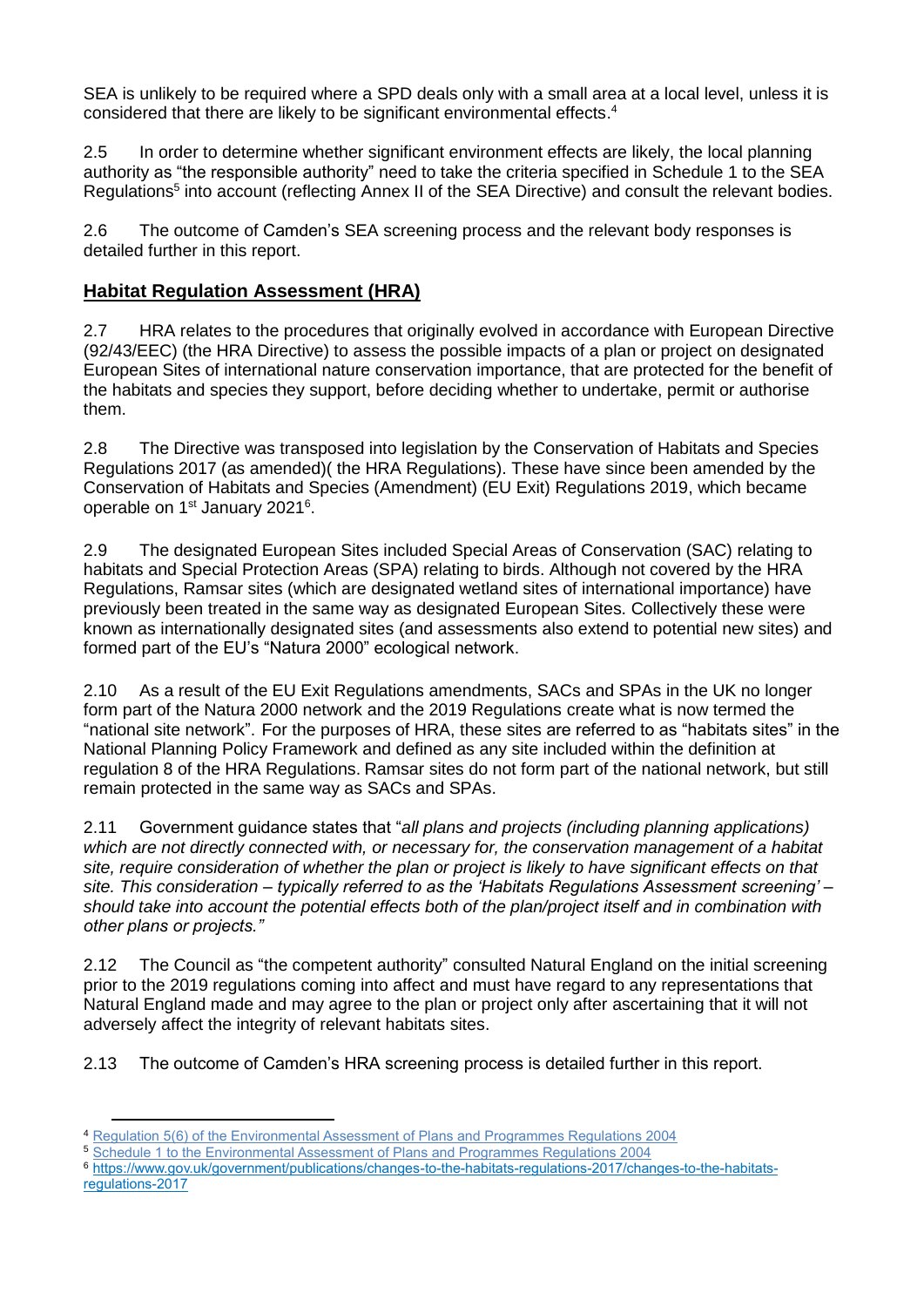# **3.0 Purpose, priorities and objectives of the SPD**

3.1 The NPPF defines SPDs as *"documents which add further detail to the policies in the development plan. They can be used to provide further guidance for development on specific sites, or on particular issues, such as design. Supplementary planning documents are capable of being a material consideration in planning decisions, but are not part of the development plan."*

3.2 The area of Camden covered by the SPD, based around Camley Street, St Pancras Way and the Regents Canal, is located on the northern edge of the designated Central London Activities Zone close to Kings Cross Central and also in close proximity to Somers Town and Camden Town.



3.3 The draft SPD was prepared to support Camden's adopted Local Plan policies and priorities and in particular to support Policy G1(Delivery and location of growth) that identifies the areas where major development can be expected and seeks development that will be consistent with the area priorities and principles set out in the Local Plan. The Camley Street area is identified and the plan states a planning vision or framework will be prepared to support the priorities for the area which are:

- **Creating a more vibrant, attractive area** that builds on its location adjacent to King's Cross Central and close to Camden Town
- **Enhanced connectivity and public realm,** with more active overlooking of the street at different times of the day
- **Creating new public spaces and greening of the street environment** and
- **Making more efficient and intensive use of land**, taking opportunities to provide a mix of uses, including new housing and employment floorspace

3.4 These priorities are supported by a number of other policies in the Local Plan in particular those seeking to safeguard land and buildings for employment uses and to maximise the supply of new and affordable housing in well-designed and sustainable places.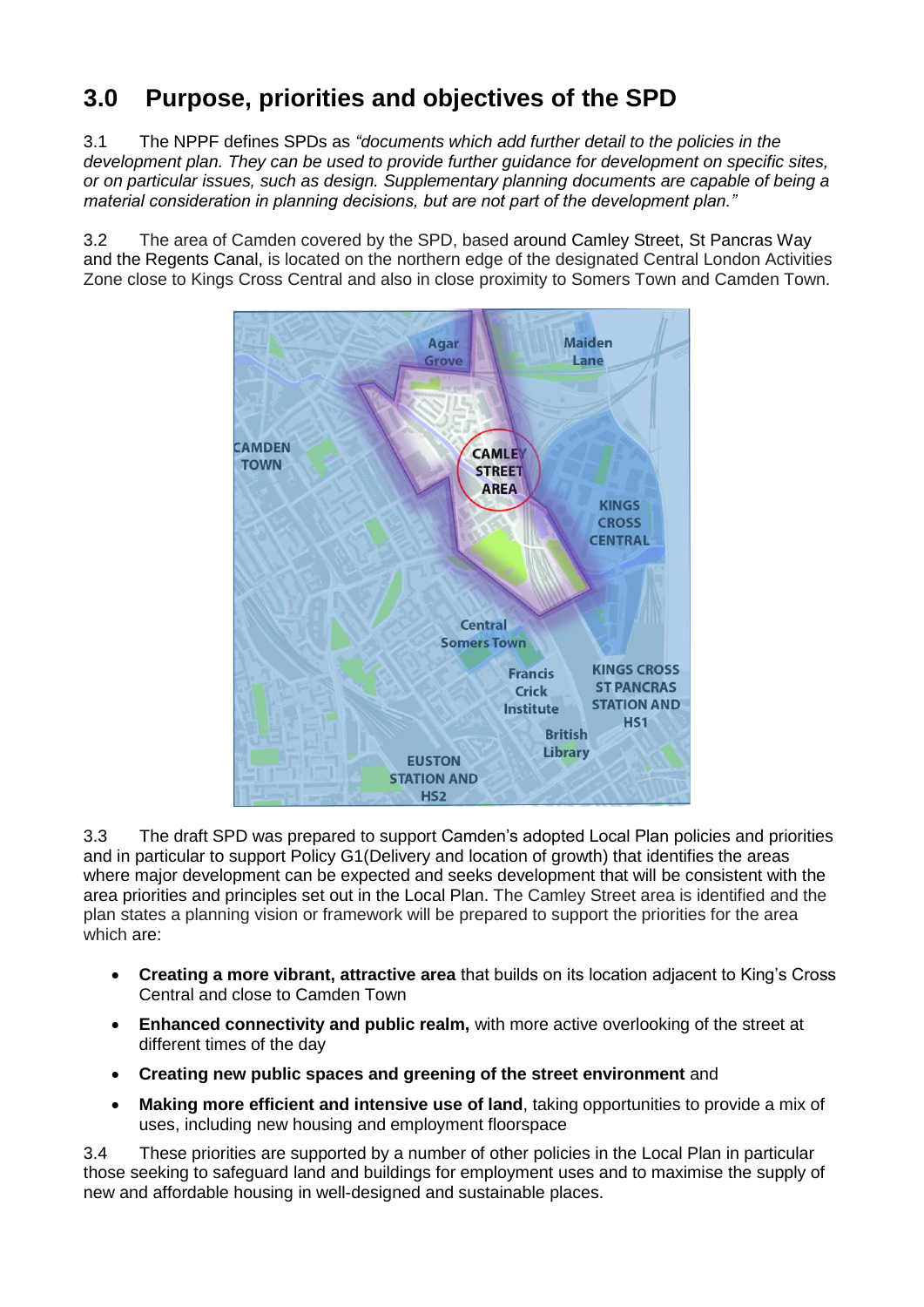3.5 The area is seeing a considerable amount of development activity and interest, with a number of proposals for a number of sites in the pipeline and likely to come forward. There is already significant development adjacent to the area, with Kings Cross Central the most obvious neighbour, but also the transformation of Agar Grove Estate to the north is well underway and further mixed-use schemes at the south end of Camley Street are completed or well under construction.

3.6 A Camley Street Neighbourhood Plan (covering a smaller area than the SPD) has been produced by the local Neighbourhood Forum setting out its objectives and policies for guiding development in the neighbourhood area (at the time of the screening the plan had undergone independent examination and has since been subject to a referendum and been adopted).

3.7 In the wider area covered by the SPD , further proposals have emerged for sites along St Pancras Way including St Pancras Hospital, the "Ugly Brown Building" site, St Pancras Commercial Centre and Bangor Wharf. The proposal for the "Camden Highline", a new linear park linking the area to Camden Town, is gathering momentum, alongside other plans to improve the Regents Canal, which runs through the area.

3.8 For an area so close to Central London, there are many cases of inefficient and poorly designed uses of scarce land, which offer redevelopment opportunities. The area has significant barriers to convenient and accessible movement; where in places it is difficult to navigate and get around. The area also has significant variations in the quality and attractiveness of its streets, public realm and spaces; contributing to people unfriendly and unsafe feeling environments.

3.9 A number of sites in the area are already allocated in the adopted Site Allocations Plan (2013) and the SPD reflects and supports relevant current site allocations. Current and further sites are proposed to be allocated in a new version of this plan. This will provide the higher level policies and requirements for the development and use of land and has been undergoing its own Sustainability Appraisal and HRA screening assessments.<sup>7</sup>

3.10 These factors have contributed to a need for guidance to supplement and complement existing and emerging planning policies to help guide future development proposals which are consistent with strategic policies, including those which seek to make the best use of available land, whilst respecting the area's historic context, through high quality contextual design, public realm and green infrastructure.

3.11 The area offers major opportunities for improvement and in view of the change that is happening and likely to evolve, this offers the chance to identify key issues and opportunities that need to be addressed through the "Canalside to Camley Street" SPD to establish some broad planning and design principles and objectives to guide future development and desirable area improvements.

3.12 The Canalside to Camley Street SPD is intended to limit itself to providing further detail and elaborate on existing policies in adopted plans and guidance and, as an SPD cannot create new planning policies, allocate sites or set out policies for the development and use of land.

3.13 The aim of the SPD is to supplement and build upon the priorities identified for the area in the Development Plan by providing additional guidance to help ensure that emerging developments are planned and designed in a coherent and integrated way and can deliver identified priorities, in particular a high-quality mixed-use environment and a more connected and accessible place. In doing so, it complies with related policies and in supporting high quality design also strongly complies with the NPPF.

l <sup>7</sup> Published here[: https://www.camden.gov.uk/draft-site-allocations-consultation](https://www.camden.gov.uk/draft-site-allocations-consultation)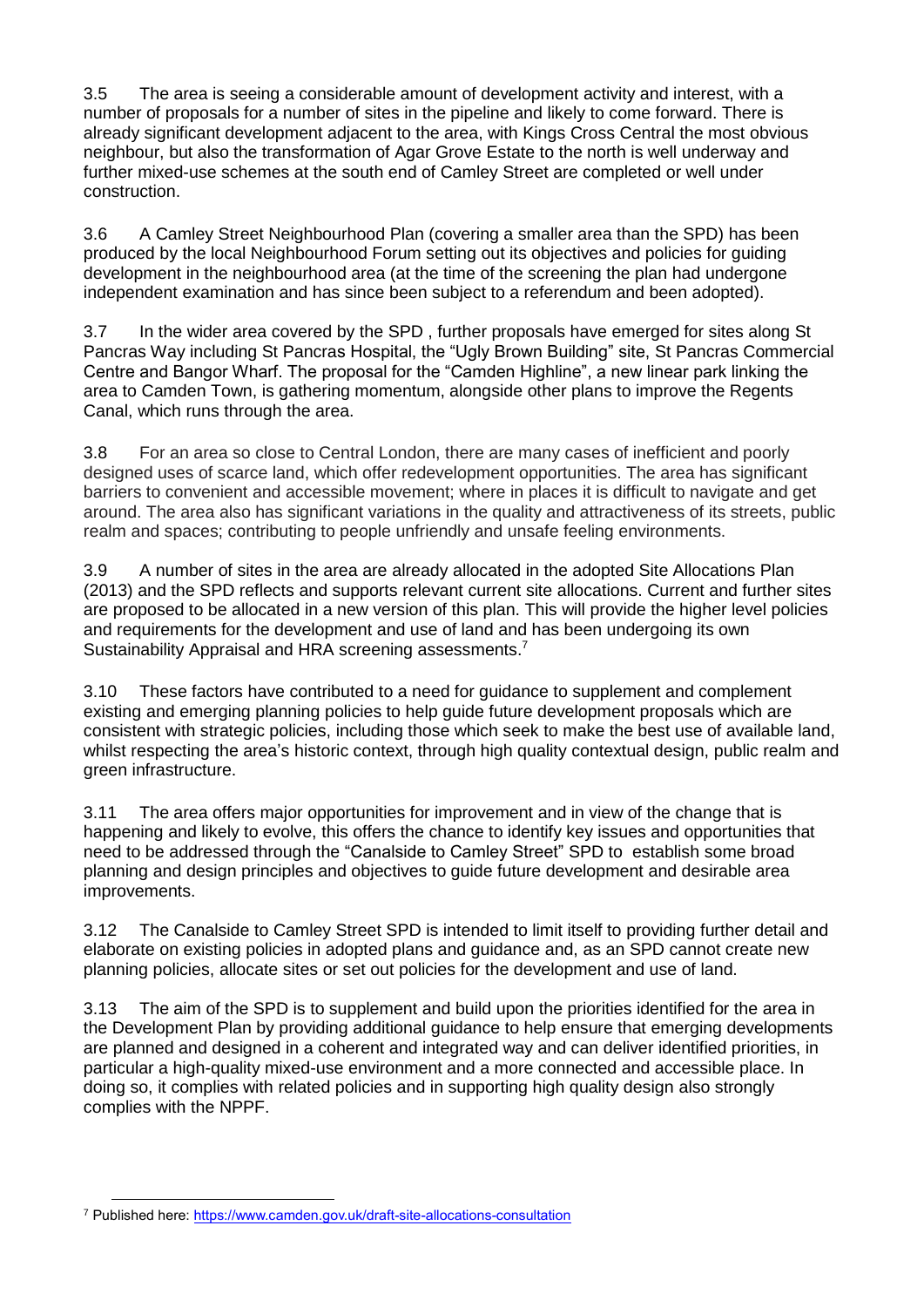### **4.0 SEA screening assessment**

4.1 The "responsible authority" (in this case the London Borough of Camden) must determine whether a plan or programme, in this case the Canalside to Camley Street SPD, is likely to have significant environmental effects with reference to the criteria specified in Schedule 1 of the SEA Regulations.

4.2 Whilst there is no up to date guidance, a checklist guide to the application of the SEA Directive to plans and programmes from Government guidance (reproduced below)<sup>8</sup> was used as a starting basis to help consider whether SEA is required with further assessment in the tables below this checklist.



l  $^{\rm 8}$  ODPM (2005) A Practical Guide to the Strategic Environmental Assessment Directive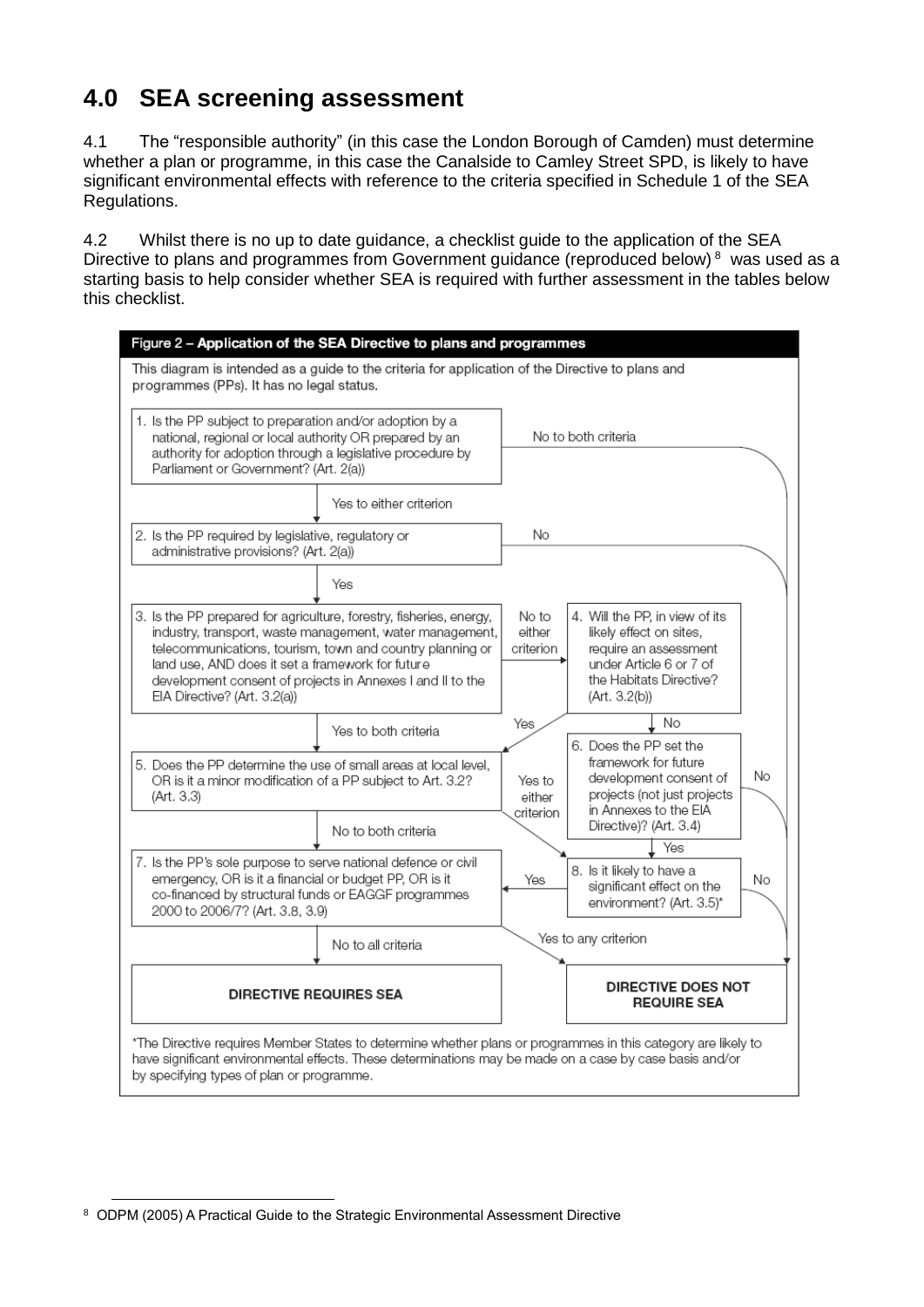| <b>Application of SEA Directive to Plans and Programmes</b>                                                                                                                                                                                                                                                                                                          |                                                                                                                                                                                                                                                                                                                                                                                                                                                                                              |                                                                                                       |  |  |
|----------------------------------------------------------------------------------------------------------------------------------------------------------------------------------------------------------------------------------------------------------------------------------------------------------------------------------------------------------------------|----------------------------------------------------------------------------------------------------------------------------------------------------------------------------------------------------------------------------------------------------------------------------------------------------------------------------------------------------------------------------------------------------------------------------------------------------------------------------------------------|-------------------------------------------------------------------------------------------------------|--|--|
| 1. Is the PP subject to<br>preparation and/or adoption by a<br>national, regional or local<br>authority OR prepared by an<br>authority for adoption through a<br>legislative procedure by<br>Parliament or Government? (Art.<br>$2(a)$ ?                                                                                                                             | Yes-The SPD is being prepared and is<br>planned to be adopted by the local<br>authority                                                                                                                                                                                                                                                                                                                                                                                                      | Go to Step 2                                                                                          |  |  |
| 2. Is the PP required by<br>legislative, regulatory or<br>administrative provisions? (Art.<br>$2(a)$ ?                                                                                                                                                                                                                                                               | No - There is no statutory requirement to<br>produce SPD, however as it has been<br>decided to produce the SPD its<br>preparation and adoption will be subject<br>to relevant legislative, regulatory and<br>administrative provisions and it will<br>become a material consideration in<br>decision-making                                                                                                                                                                                  | Go to Step 3                                                                                          |  |  |
| 3. Is the PP prepared for<br>agriculture, forestry, fisheries,<br>energy, industry, transport,<br>waste management, water<br>management,<br>telecommunications, tourism,<br>town and country planning or<br>land use, AND does it set a<br>framework for future<br>development consent of projects<br>in Annexes I and II to the EIA<br>Directive? (Art. $3.2(a)$ )? | No - The SPD is prepared for town and<br>country planning purposes but, whilst it<br>identifies potential development sites in<br>the area where future proposals may<br>meet the thresholds for which EIA may<br>be required when they come forward, it<br>does not allocate sites or set out policies<br>for the development or use of land. It<br>does not set a framework for future<br>development consent of projects listed in<br>Annexes I and II to the EIA Directive. <sup>9</sup> | Go to Step 4                                                                                          |  |  |
| 4. Will the PP, in view of its<br>likely effect on sites, require an<br>assessment under Article 6 or 7<br>of the Habitats Directive? (Art.<br>3.2(b)                                                                                                                                                                                                                | No - The draft SPD is supplementary to<br>the adopted Local Plan and Site<br>Allocations Plan and the area covered<br>includes a Neighbourhood Plan area, all<br>of which have been subject of screening<br>assessments under the Habitats<br>Directive where no significant adverse<br>effects on any European (Natura 2000)<br>sites have been identified. The SPD is<br>subject of its own HRA screening<br>assessment outlined in Section 5 of this<br>report.                           | Go to Step 6                                                                                          |  |  |
| 6. Does the PP set the<br>framework for future<br>development consent of projects<br>(not just projects in Annexes to<br>the EIA Directive)? (Art. 3.4)                                                                                                                                                                                                              | No - The SPD does not allocate sites or<br>set out policies for the development or<br>use of land and does not set a framework<br>for future development consent of<br>projects (even those not listed in<br>Annexes I and II to the EIA Directive).                                                                                                                                                                                                                                         | This indicates the<br>Directive does not<br>require SEA                                               |  |  |
| 8. Is it likely to have a significant<br>effect on the environment? (Art<br>3.5)                                                                                                                                                                                                                                                                                     | The answers to the checklist questions<br>above indicate that SEA is unlikely to be<br>required for the SPD. However potential<br>effects have been considered further and<br>the SPD is subject of its own SEA<br>screening assessment outlined below.                                                                                                                                                                                                                                      | See table below:<br>Determining the<br><b>Likely Significance</b><br>of Effects on the<br>Environment |  |  |

 9 Transposed into Schedule 1 and 2 Development in The Town and Country Planning (Environmental Impact Assessment) Regulations 2017)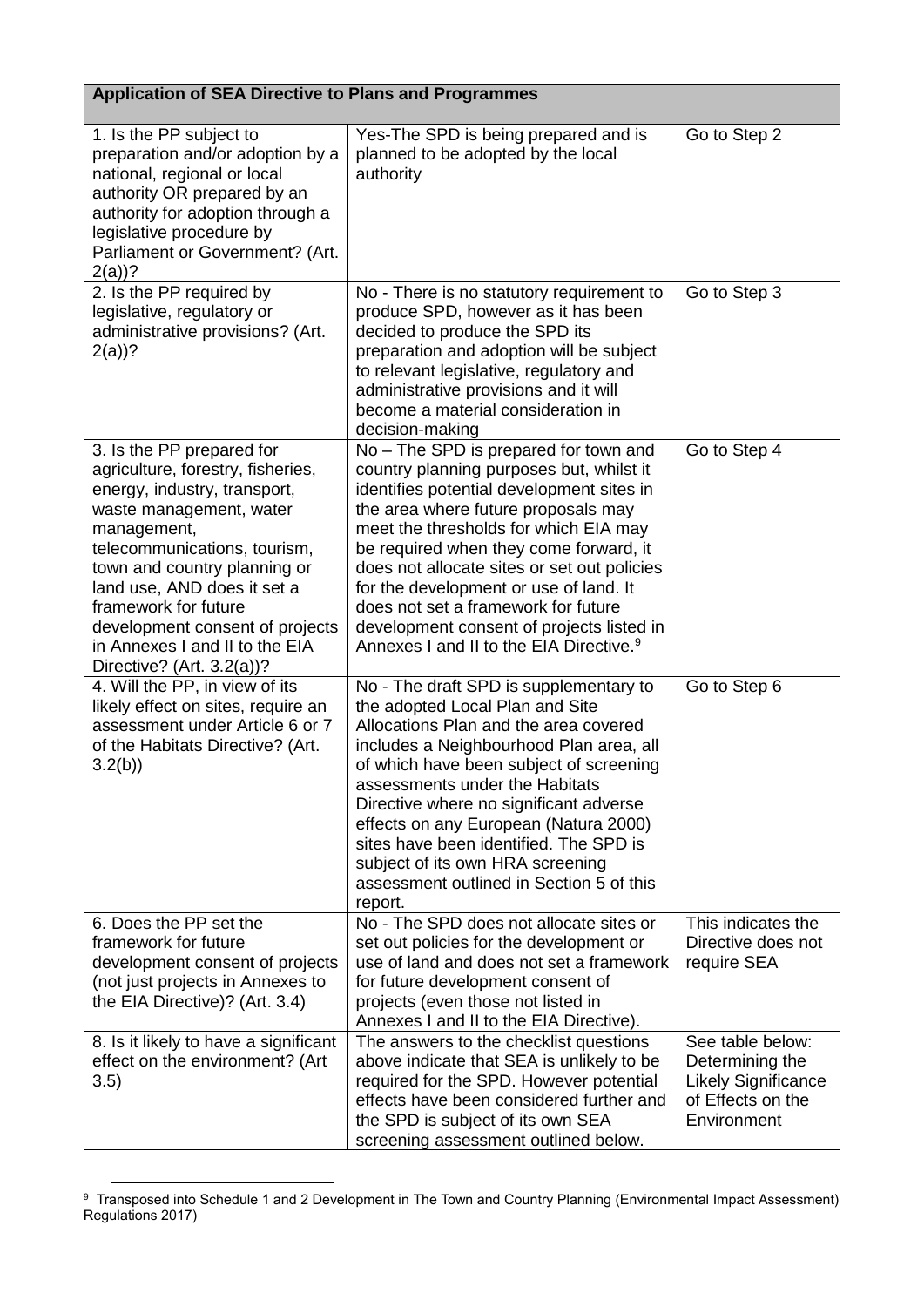#### **Criteria for determining likely significance of effects**

4.3 The criteria for assessing the likely significance of effects in Annex II of the SEA Directive and Schedule 1 of the Environmental Assessment of Plans and Programmes Regulations are set out in the table below, along with consideration of the potential impact of the SPD against each.

4.4 The screening assessment also took into account that Sustainability Appraisal (incorporating SEA) has taken place on the adopted Camden Local Plan and Site Allocations DPD and SEA screening on the Camley Street Neighbourhood Plan.

4.5 In the case of the former, the SA process (2016) highlighted that changes could be made to enhance the positive effects of the Plan and changes were incorporated. The SA also highlighted areas where there would be negative effects in relation to SA objectives and criteria and informed the inclusion of mitigation measures to eliminate or reduce the effects. In the case of the Site Allocations Plan the SA process (2012) found that the plan delivered positive sustainability effects and that the allocated sites overall delivered positive outcomes in sustainability terms against the relevant sustainability objectives. The examiners' reports on both plans confirmed compliance with relevant legal requirements.

4.6 In the case of the latter, the Council determined (November 2018) that the draft Camley Street Neighbourhood Plan was unlikely to have significant environmental effects and this conclusion was also supported by the examiner.<sup>10</sup>

| <b>SEA Directive Criteria and</b><br><b>Schedule 1 of Environmental</b><br><b>Assessment of Plans and</b><br><b>Programmes Regulations 2004</b>                                                                          | <b>Comments</b>                                                                                                                                                                                                                                                                                                                                                                                                                                                                                                                                                                                                                                                                                                   | <b>Likely</b><br><b>Significant</b><br>Effects? |
|--------------------------------------------------------------------------------------------------------------------------------------------------------------------------------------------------------------------------|-------------------------------------------------------------------------------------------------------------------------------------------------------------------------------------------------------------------------------------------------------------------------------------------------------------------------------------------------------------------------------------------------------------------------------------------------------------------------------------------------------------------------------------------------------------------------------------------------------------------------------------------------------------------------------------------------------------------|-------------------------------------------------|
| 1a) The degree to which the plan<br>or programme sets a framework<br>for projects and other activities,<br>either with regard to the location,<br>nature, size and operating<br>conditions or by allocating<br>resources | Characteristics of plans and programmes, having regard, in particular to:<br>The draft SPD, if adopted, would contribute to<br>a framework of policies and guidance for future<br>projects and activities in the area.<br>It has regard to National Policy and is in<br>general conformity with the strategic policies of<br>the borough. The SPD does not create new<br>policies or allocate sites for particular<br>development or uses or address issues<br>outside of those already assessed in the<br><b>Council's Local Plan and Site Allocations DPD</b><br>SA (incorporating SEA) and as such is not<br>considered to have significant effects in this<br>regard.<br>The SPD does not allocate resources. | <b>No</b>                                       |
| 1b) The degree to which the plan<br>or programme influences other<br>plans and programmes including<br>those in a hierarchy                                                                                              | Whilst a material consideration in decision-<br>making, SPD sit at a lower level in the<br>hierarchy of planning documents and are<br>weighted accordingly. Providing<br>supplementary guidance to support policies in<br>the NPPF and the Development Plan (which<br>includes the London Plan, Local Plan and<br>Neighbourhood Plan) the SPD will have a                                                                                                                                                                                                                                                                                                                                                         | <b>No</b>                                       |

 $\overline{\phantom{a}}$ <sup>10</sup> <https://www.camden.gov.uk/web/guest/camley-street-neighbourhood-forum>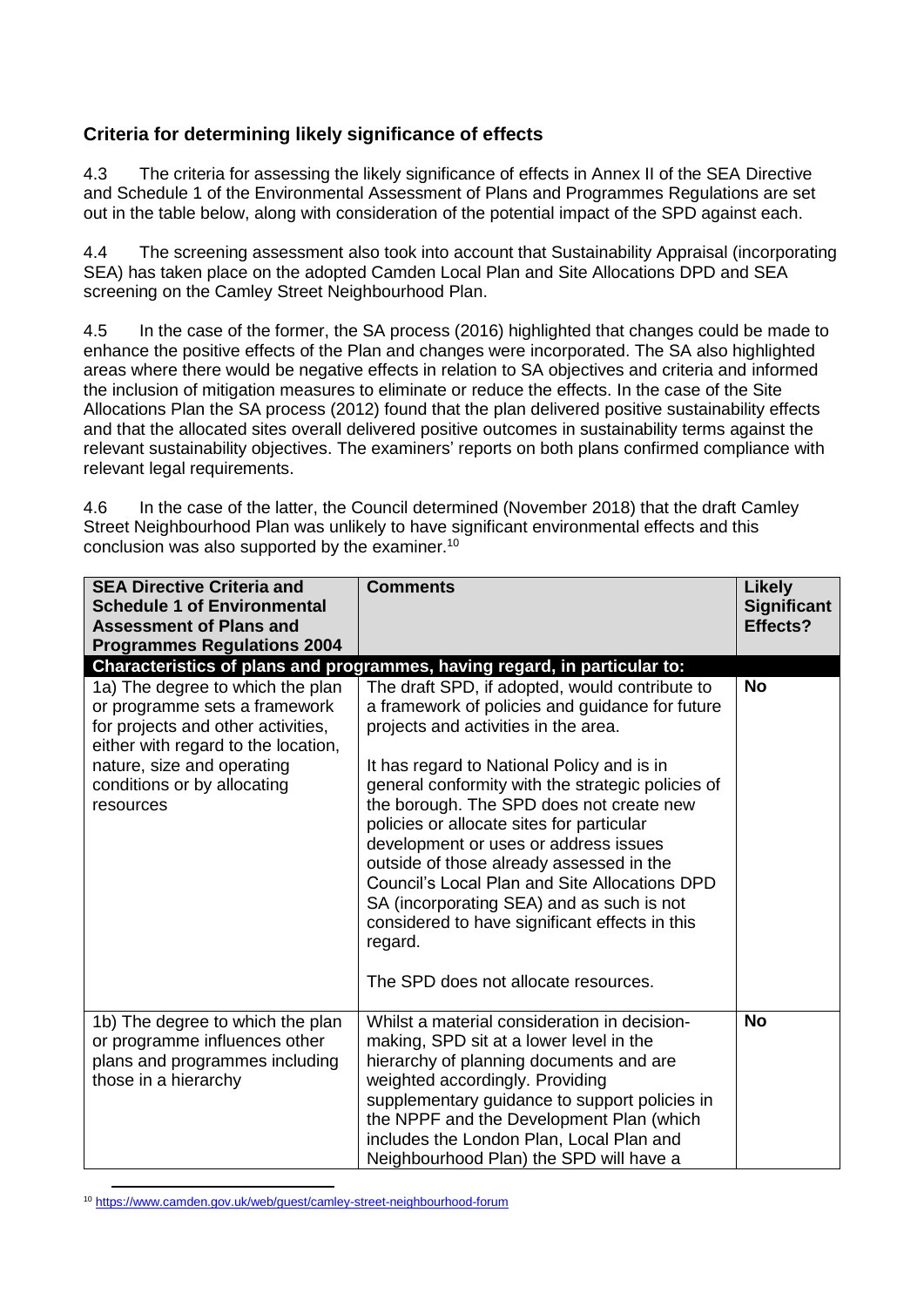|                                                                                                                                                                                                             | limited influence on other plans and<br>programmes at higher levels in the hierarchy<br>and acts to provide more detail to the priorities<br>and principles established in higher level plans                                                                                                                                                                                                                                                                                                                                                                                                                                            |           |
|-------------------------------------------------------------------------------------------------------------------------------------------------------------------------------------------------------------|------------------------------------------------------------------------------------------------------------------------------------------------------------------------------------------------------------------------------------------------------------------------------------------------------------------------------------------------------------------------------------------------------------------------------------------------------------------------------------------------------------------------------------------------------------------------------------------------------------------------------------------|-----------|
|                                                                                                                                                                                                             | which have been subject to SEA and SA.<br>The SPD provides a context and some<br>principles which may be incorporated in an<br>emerging Site Allocations Plan or future site                                                                                                                                                                                                                                                                                                                                                                                                                                                             |           |
|                                                                                                                                                                                                             | briefs if prepared. However, as such is not<br>considered to have significant effects in this<br>regard.                                                                                                                                                                                                                                                                                                                                                                                                                                                                                                                                 |           |
| 1c) The relevance of the plan or<br>programme for the integration of<br>environmental considerations in<br>particular with a view to<br>promoting sustainable<br>development                                | The SPD promotes sustainable development<br>in accordance with the principles of the NPPF<br>and Local Plan and seeks to make a positive<br>contribution to the three dimensions of<br>sustainable development (social, economic<br>and environmental).                                                                                                                                                                                                                                                                                                                                                                                  | <b>No</b> |
|                                                                                                                                                                                                             | For example, the redevelopment of sites<br>creates opportunities to deliver improvements<br>to the quality of streets and connections across<br>the area and new areas of open space.                                                                                                                                                                                                                                                                                                                                                                                                                                                    |           |
| 1d) Environmental problems<br>relevant to the plan or programme                                                                                                                                             | The SPD will not introduce or exacerbate any<br>environmental problems. It has appropriately<br>identified, and responded to, environmental<br>problems in the SPD area. Together with the<br>Local Plan and other adopted plans and<br>guidance this SPD adds to a policy context<br>and framework within which acceptable<br>development proposals and associated<br>improvements can be prepared. It addresses<br>some local environmental problems and<br>should positively assist in mitigating identified<br>issues with an emphasis on improving the<br>public realm and connectivity of the area and<br>have beneficial effects. | <b>No</b> |
| 1e) The relevance of the plan or<br>programme for the<br>implementation of Community<br>legislation on the environment<br>(e.g. plans and programmes<br>linked to waste-management or<br>water protection). | The SPD through its objectives and the<br>encouragement of high quality and sustainable<br>design will be indirectly relevant to the<br>implementation of Community legislation on<br>the environment, but not to any significant<br>extent in the scope and nature of the localised<br>positive outcomes envisaged, e.g. supporting<br>improved air quality through promotion of<br>walking/cycling, improved health and well-<br>being through provision of green spaces/tree<br>planting as part of redevelopment proposals.                                                                                                          | <b>No</b> |
| particular, to:                                                                                                                                                                                             | Characteristics of the effects and of the area likely to be affected, having regard, in                                                                                                                                                                                                                                                                                                                                                                                                                                                                                                                                                  |           |
| 2a) The probability, duration,<br>frequency and reversibility of the<br>effects                                                                                                                             | The SPD guidance, objectives and principles<br>are not considered to extend significantly<br>beyond the Council's policies which have<br>already been subject to SEA.                                                                                                                                                                                                                                                                                                                                                                                                                                                                    | <b>No</b> |
| 2b) The cumulative nature of the<br>effects                                                                                                                                                                 | Cumulative effects occur where the outcome of<br>one or more policies, when put together, have                                                                                                                                                                                                                                                                                                                                                                                                                                                                                                                                           | <b>No</b> |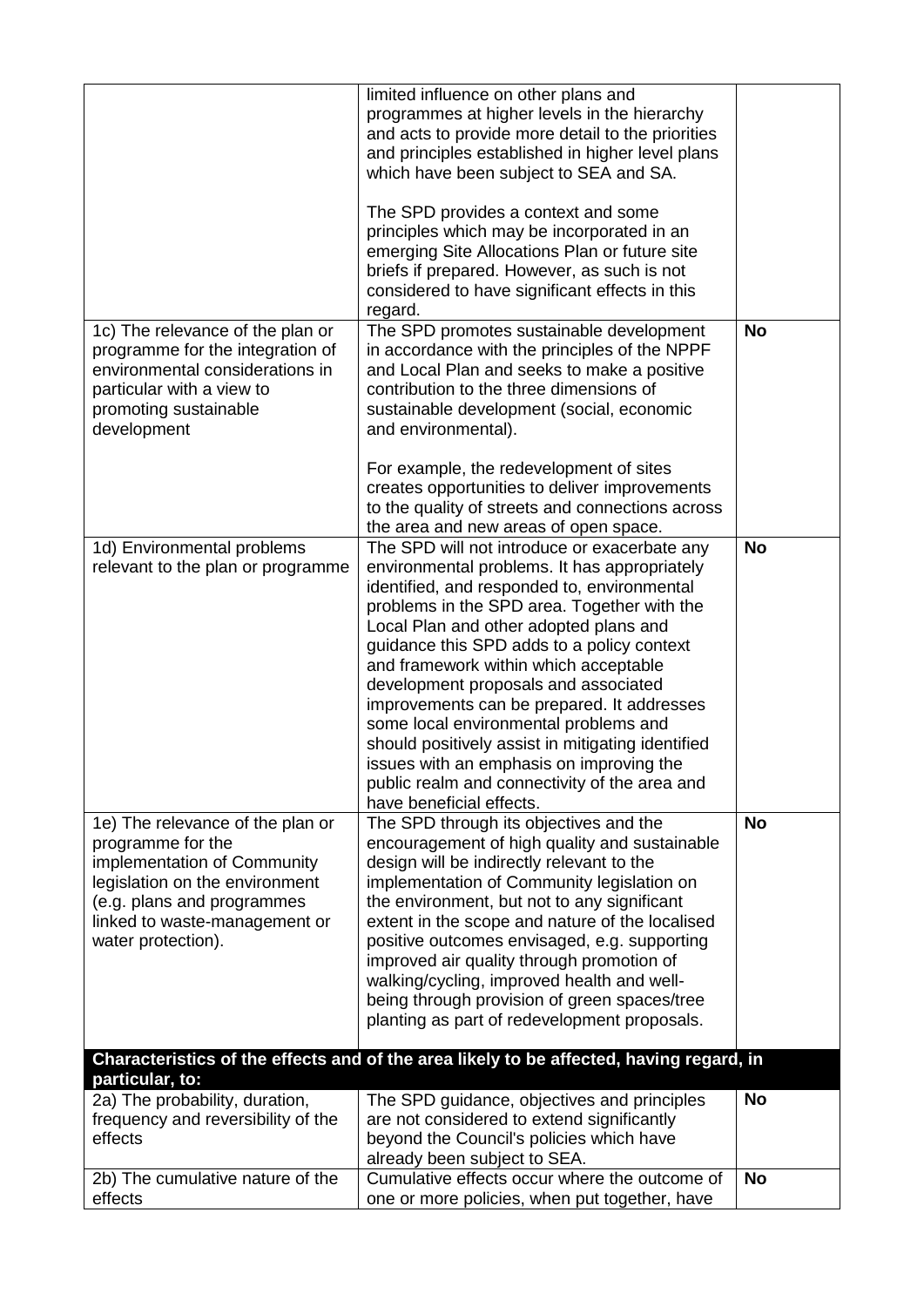|                                                                                                                                               | a significant combined effect. The draft SPD<br>does not allocate sites for development nor<br>does the guidance extend significantly beyond<br>the Council's policies which have already been<br>subject to SEA.                                                                                                                                                                                                                                                    |           |
|-----------------------------------------------------------------------------------------------------------------------------------------------|----------------------------------------------------------------------------------------------------------------------------------------------------------------------------------------------------------------------------------------------------------------------------------------------------------------------------------------------------------------------------------------------------------------------------------------------------------------------|-----------|
| 2c) The trans-boundary nature of<br>the effects                                                                                               | The SPD extends to an area beyond the local<br>Neighbourhood Plan area, but there are not<br>considered to be any significant trans-<br>boundary effects arising from the SPD.                                                                                                                                                                                                                                                                                       | <b>No</b> |
| 2d) The risks to human health or<br>the environment (e.g. due to<br>accidents)                                                                | The SPD will not create significant risks to<br>human health or the environment. Instead there<br>are expected to be positive outcomes, e.g.<br>through maintaining and the promotion of green<br>infrastructure, health and wellbeing and<br>realigned transport priorities.                                                                                                                                                                                        | <b>No</b> |
| 2e) The magnitude and spatial<br>extent of the effects (geographical<br>area and size of the population<br>likely to be affected)             | The SPD guidance applies to a local area and<br>the magnitude and spatial extent of potential<br>effects will be limited. An Equalities Impact<br>Assessment has been prepared to assess the<br>community profile and the potential effects<br>(negative and positive) of the SPD on the local<br>population and the extent of effects are not<br>considered sufficient to warrant SEA.                                                                              | <b>No</b> |
| 2f) The value and vulnerability of<br>the area likely to be affected due<br>to:<br>i) special natural characteristics<br>or cultural heritage | Local Plan policies relating to design, cultural<br>heritage and environmental protection will<br>apply alongside the SPD. The SPD highlights<br>the character and assets in the area and the<br>need for appropriate and contextual design<br>responses.                                                                                                                                                                                                            | <b>No</b> |
| ii) exceeded environmental<br>quality standards or limit values<br>iii) intensive land-use                                                    | The extent of effects are not considered<br>sufficient to warrant SEA.                                                                                                                                                                                                                                                                                                                                                                                               |           |
| 2g) The effects on areas or<br>landscapes which have a<br>recognised national, Community<br>or international protection status                | The SPD does recognise potential effects on<br>local heritage assets, such as conservation<br>areas, however there are no areas or<br>landscapes of national, Community or<br>international protection status within the SPD<br>area or in close proximity to be directly<br>affected by the guidance in the SPD.<br>The HRA screening opinions on the Camden<br>Local Plan, Site Allocations Plan and Camley<br>Street Neighbourhood Plan confirm this<br>position. | No        |

4.7 The draft SPD highlighted that there are local environmental issues to resolve and locally designated nature conservation and heritage assets to protect, preserve or enhance. The guidance is intended to support the delivery of the high quality design of sites, streets, connections and public spaces and green infrastructure that can do that and there should be positive local effects.

4.8 The draft SPD is in broad conformity with the policies of development plan documents that have undergone SA and SEA screening, which concluded they were unlikely to have significant environmental effects. The guidance contained in the lower level SPD is considered to be similarly unlikely to give rise to significant environmental effects.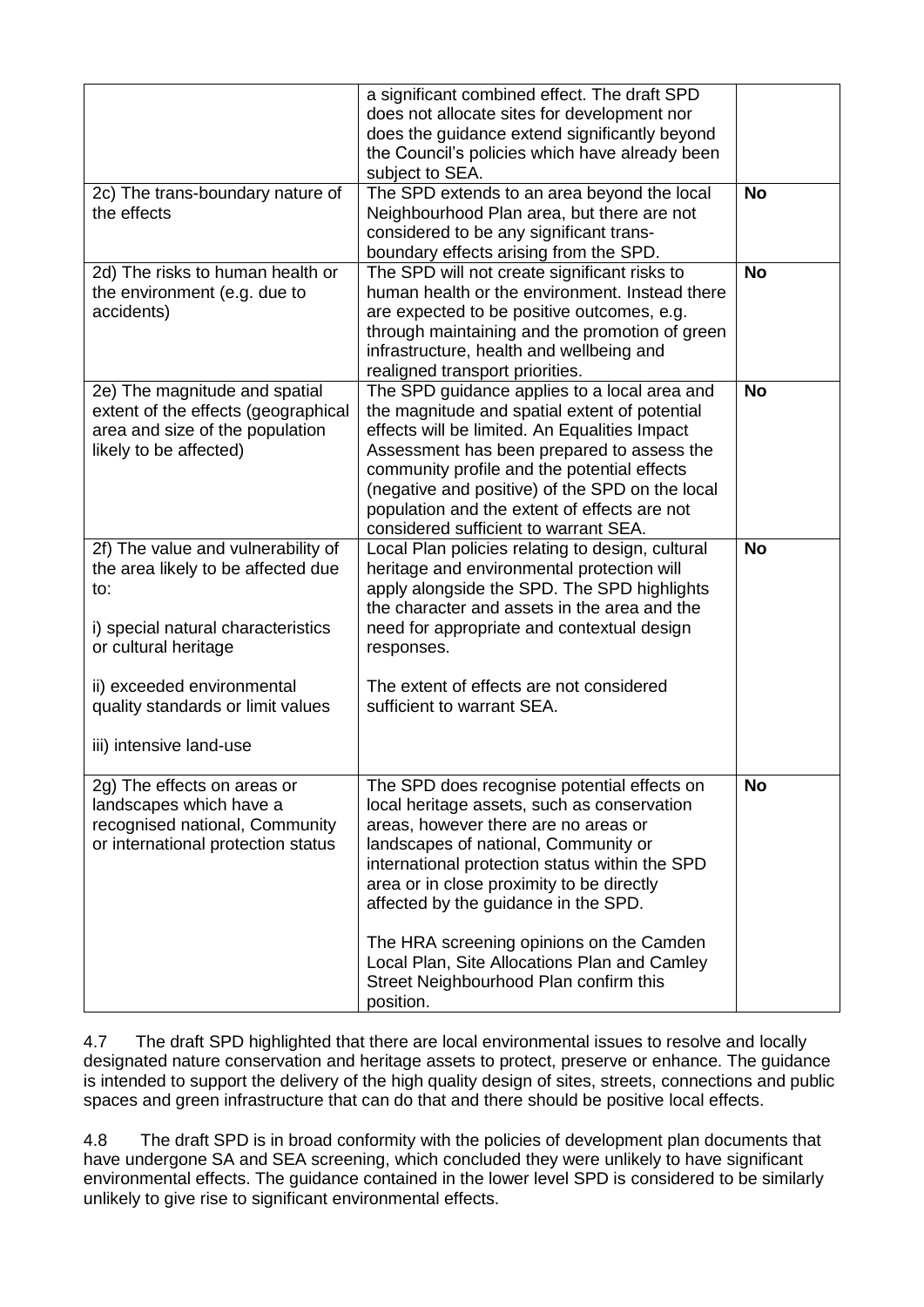#### **5.0 HRA screening assessment**

5.1 In addition to the screening of the draft SPD in relation to SEA, there is a requirement to consider whether a plan or project is likely to have significant effects on internationally designated sites of nature conservation importance or an adverse impact on the integrity of those sites.

5.2 The regulations set out a process to assess the potential implications of a plan or project on these sites, the first stage of which is a screening assessment where designated sites within the area or a reasonable distance from the area are identified to see if there is any potential for a plan or project to have an adverse impact on any of these sites. These sites consist of Special Areas of Conservation (SACs) Special Protection Areas (SPAs), Offshore Marine Sites (OMSs) as well as Ramsar sites previously known as the "Natura 2000" network.

5.3 The screening assessment has taken into account that HRA screening has taken place on the adopted Local Plan and Camley Street Neighbourhood Plan respectively.

5.4 Camden Council's screening of the Draft Local Plan (2015) identified four Natura 2000 sites within 10 km of the borough – three Special Areas of Conservation: Epping Forest, Richmond Park and Wimbledon Common; and one Special Protection Area and Ramsar site: the Lee Valley.<sup>11</sup>

5.5 The Screening opinion concluded that: *"It is considered that the policies contained in the draft Local Plan are unlikely to have significant effects on sites of European importance for habitats or species, or an adverse impact on the integrity of those sites. Therefore it is not considered necessary to carry out Task 2 (Appropriate Assessment) and Task 3 (mitigation and alternative solutions) of the Habitats Regulations Appropriate Assessment."*

5.6 The Inspectors report (2017) confirmed that the HRA screening complied with legal requirements and that the determination that further assessment was not required was supported by Natural England.

5.7 The Council's additional screening of the draft Camley Street Neighbourhood (November 2018) also considered whether that plan's policies would give rise to impacts on the same four Natura 2000 sites.

5.8 The Screening opinion concluded that: *"The Council has considered the scope and content of the Draft Camley Street Neighbourhood Plan for the purposes of determining whether the policies and proposals are likely to give rise to any significant adverse impacts on the network of Natura 2000 sites. It is the Council's opinion that the Draft Plan will not do so. In making its assessment, the Council has had regard to the Screening Opinion that was previously undertaken on the Draft Local Plan. This found that the future growth and development of Camden set out by the Local Plan was unlikely to significantly effect (sic) the Natura 2000 sites.*

*The Draft Neighbourhood Plan builds on the Council's adopted approach and does not introduce new policy requirements, or diverge from the Camden Local Plan in a way that alters the Council's findings at a strategic/Borough-wide level. This Screening Opinion finds that the Draft Neighbourhood Plan is likely to have some positive environmental outcomes by the attention it gives to improving green infrastructure and the public realm within the Camley Street area. The impact of the Draft Plan on the Natura 2000 sites is, however, most likely to be neutral. The Plan's strategy helps to make best use of available land through the intensification of development and a wider mix of uses. This should lead to a more sustainable community and successful place, meaning that the area would be able to better address its existing, and future, needs."*

5.9 The independent examiner report agreed with this opinion.

 $\overline{\phantom{a}}$ <sup>11</sup> An earlier screening assessment for the Site Allocations DPD (2012) related to the Councils previous Local Development Framework and based on the same four sites concluded:*" It is considered that the sites in the Site Allocations DPD are unlikely to have significant effects on sites of European importance for habitats or species, or an adverse impact on the integrity of those sites."*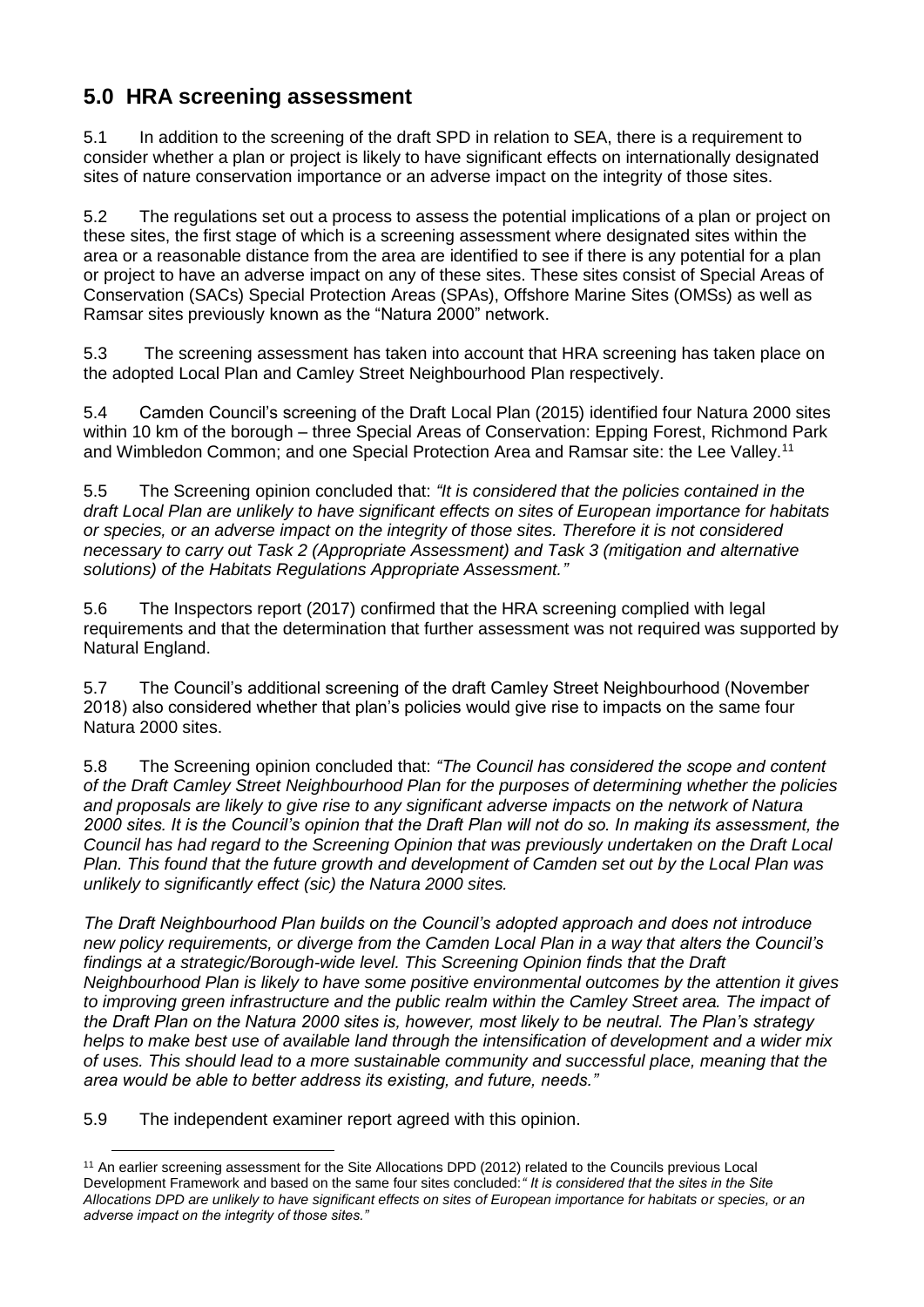5.10 For the purposes of this HRA screening assessment a "reasonable distance" was taken to be sites within 15 km of the SPD area itself<sup>12</sup> and reconfirms that no designated sites are located within the borough. This screening report has checked whether any further candidate sites have been identified or designated since previous screenings and none have and it identifies the same four Natura 2000 sites within this proximity and which have been subject of previous screenings.



5.11 As development proposals come forward they will required to assess the impacts on the local landscape and ecological context and the SPD highlights that there are locally designated areas of nature conservation interest. The guidance is intended to support measures, such as provision of improved green infrastructure, which should have positive local effects.

5.12 The SPD is in broad conformity with the policies of development plan documents that have undergone HRA screening, which concluded they were unlikely to have significant effects on sites of European importance for habitats or species, or an adverse impact on the integrity of those sites. The guidance contained in the lower level SPD is similarly unlikely to have significant effects on sites of European importance for habitats or species, or an adverse impact on the integrity of those sites.

l <sup>12</sup> Previous screenings looked at sites within 10 km of the borough boundary.